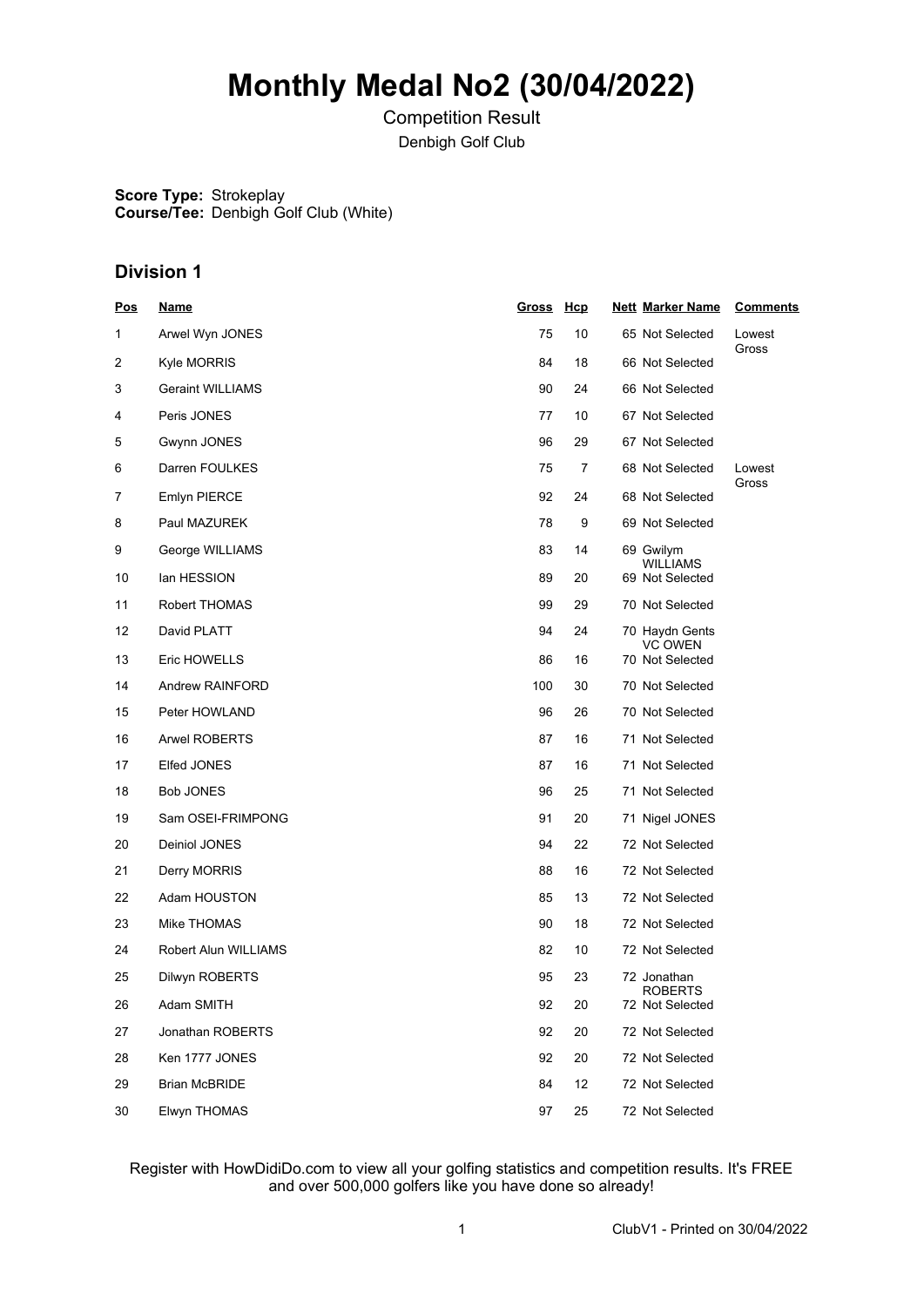#### **Score Type: Course/Tee:** Strokeplay Denbigh Golf Club (White)

## **Division 1**

| <u>Pos</u> | <u>Name</u>           | <u>Gross</u> | Hcp | <b>Nett Marker Name</b>         | <b>Comments</b> |
|------------|-----------------------|--------------|-----|---------------------------------|-----------------|
| 31         | Mark DAVIES           | 92           | 19  | 73 Not Selected                 |                 |
| 32         | Arthur JONES          | 82           | 9   | 73 Not Selected                 |                 |
| 33         | David G ROBERTS       | 83           | 10  | 73 Nigel<br><b>ROXBURGH</b>     |                 |
| 34         | Nigel JONES           | 86           | 13  | 73 Not Selected                 |                 |
| 35         | Kimi EVANS            | 86           | 13  | 73 Not Selected                 |                 |
| 36         | Andrew WITTON         | 85           | 12  | 73 Not Selected                 |                 |
| 37         | Peter WHARTON         | 97           | 24  | 73 Not Selected                 |                 |
| 38         | <b>Gerald PARRY</b>   | 95           | 22  | 73 Not Selected                 |                 |
| 39         | <b>Gwilym PIERCE</b>  | 95           | 22  | 73 Not Selected                 |                 |
| 40         | <b>Brian LEWIS</b>    | 88           | 15  | 73 Not Selected                 |                 |
| 41         | <b>Huw PARRY</b>      | 77           | 4   | 73 Not Selected                 |                 |
| 42         | Steven M JONES        | 107          | 33  | 74 Not Selected                 |                 |
| 43         | Gareth O'LOUGHLIN     | 86           | 12  | 74 Not Selected                 |                 |
| 44         | <b>Stewart CLARKE</b> | 88           | 14  | 74 Not Selected                 |                 |
| 45         | Frazer JONES          | 95           | 21  | 74 Not Selected                 |                 |
| 46         | Gwilym WILLIAMS       | 94           | 20  | 74 Not Selected                 |                 |
| 47         | <b>Richard ARGENT</b> | 88           | 13  | 75 Not Selected                 |                 |
| 48         | Llew DAVIES           | 91           | 16  | 75 Not Selected                 |                 |
| 49         | Nigel MORRIS          | 90           | 15  | 75 Not Selected                 |                 |
| 50         | John Dryhurst ROBERTS | 96           | 20  | 76 Not Selected                 |                 |
| 51         | Emyr OWEN             | 100          | 24  | 76 Not Selected                 |                 |
| 52         | Stephen LLOYD         | 82           | 6   | 76 Not Selected                 |                 |
| 53         | David TOMLINSON       | 91           | 15  | 76 Not Selected                 |                 |
| 54         | Nigel ROXBURGH        | 83           | 7   | 76 Not Selected                 |                 |
| 55         | Tony DAVIES           | 92           | 16  | 76 Not Selected                 |                 |
| 56         | Arwel HUGHES          | 82           | 5   | 77 Stephen                      |                 |
| 57         | Ben WILCOX-JONES      | 91           | 13  | <b>LLOYD</b><br>78 Not Selected |                 |
| 58         | Jason OWENS           | 104          | 26  | 78 Gwynn JONES                  |                 |
| 59         | Trefor O JONES        | 94           | 15  | 79 Not Selected                 |                 |
| 60         | Stephen CRADDOCK      | 101          | 21  | 80 Not Selected                 |                 |
| 61         | <b>Desmond DAVIES</b> | 102          | 19  | 83 Not Selected                 |                 |
| 62         | Alan WILLIAMS         | 102          | 19  | 83 Gwilym                       |                 |
| 63         | Neil DAVIES           | 99           | 15  | <b>PIERCE</b><br>84 Brian       |                 |
| 64         | J Steve JONES         | 108          | 21  | McBRIDE<br>87 Not Selected      |                 |

#### Register with HowDidiDo.com to view all your golfing statistics and competition results. It's FREE and over 500,000 golfers like you have done so already!